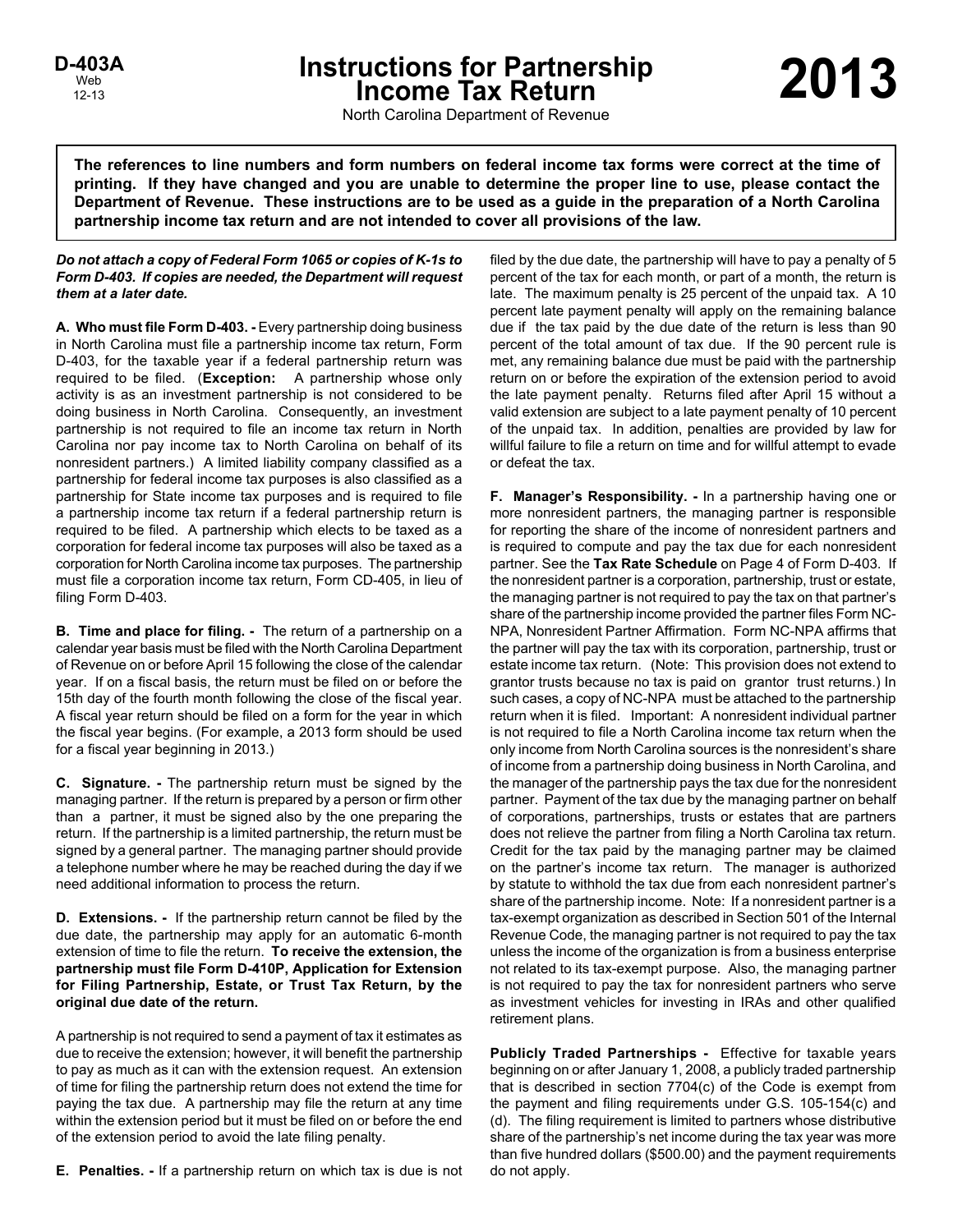**G. Estimated income tax. -** No estimated income tax payment is required of a partnership; however, if the partnership makes any prepayments of tax, include the prepayment on Line 14. A resident individual partner who meets the statutory requirements must file estimated tax on Form NC-40. (See Individual Income Tax Instructions for Form D-400 for information on the requirements for paying estimated income tax.) A nonresident individual partner is not required to pay estimated tax on his distributive share of partnership income.

**H. Tax Credits. -** All tax credits allowed to individuals are allowed to partnerships with the following exceptions:

- (1) Credit for childcare and certain employment-related expenses
- (2) Credit for the disabled
- (3) Credit for children
- (4) Credit for contributions by nonitemizers
- (5) Credit for long-term care insurance
- (6) Credit for adoption expenses
- (7) Earned Income Tax Credit
- (8) Credit for children with disabilities who require special education

A partnership may pass through to each of its partners the partner's distributive share of an income tax credit for which the partnership qualifies. Any dollar limit on the amount of a tax credit applies to the partnership as a whole instead of to the individual partners. Maximum dollar limits and other limitations that apply in determining the amount of tax credit available to a taxpayer apply to the same extent in determining the amount of tax credit for which a partnership qualifies, with one exception. The exception is a limitation that the tax credit cannot exceed the tax liability of the taxpayer.

If there are nonresident partners whose share of tax is being paid by the manager of the partnership, and the partnership claims a tax credit, complete Form D-403TC, Partnership Tax Credit Summary, and include the form with the partnership return. Attach a separate schedule showing the computation of any tax credits and the allocation of the credits among the partners. If claiming any credit that is limited to 50 percent of the partnership's tax, less the sum of all other credits claimed, complete Form NC-478 and attach it to the front of the partnership return. The partnership must provide sufficient information about the tax credits to allow the partner to complete the Form NC-478 series.

**I. Attachments. -** Attachments may be used in preparing the partnership return. Attachments may not be used as a substitute for completing the partnership return. Do not enter "See Attached" instead of completing the applicable spaces on the return. The attachments must contain all required information, follow the format of the official schedules, and must be attached in the same sequence as the schedules appear on the partnership return. List the partnership's federal identification number on each attachment.

**J. Specific instructions for Schedule NC K-1. -** Schedule NC K-1 is used by the partnership to report each partner's share of the partnership's income, adjustments, tax credits, etc. The NC K-1 must reflect the net tax paid by the partnership. Prepare and give a Schedule NC K-1 to each person who was a partner in the partnership at any time during the year. Schedule NC K-1 must be provided to each partner on or before the day on which the partnership return is required to be filed. When reporting the distributive share of tax credits, provide a list of the amount and type of tax credits. Any amount reported as tax paid by the manager of the partnership should include amounts paid with extension and by other partnerships, if applicable.

# **Part 1 - Computation of Income Tax Due or Refund**

#### **Line Instructions**

**Important**: If the partnership operated only in North Carolina and had no nonresident partners, complete only Lines 4 and 6, Part 1 (and Lines 13 or 14 if any payments were made), Part 3A, and Part 4.

**Line 1 -** Enter on Line 1 the total income or loss from Schedule K, Federal Form 1065. The total income or loss is the combined total of lines 1 through 11 of Schedule K.

Line 2 - Enter the amount of salaries, interest, or other "guaranteed" payments" made to a partner for services or for the use of capital. Salaries to partners and retirement payments to partners who are not active are treated as part of a partner's distributive share of ordinary income and must be apportioned to North Carolina on the same basis as other partnership distributive income.

**Line 4 -** The following additions to income are required in calculating North Carolina partnership income to the extent the additions are not included in income. Complete Part 4, Lines 1 through 5 and enter the total additions on Part 1, Line 4. Allocate the total additions on Line 4 to the individual partners in Part 3, Line 6.

#### **Additions to income:**

- (1) Interest on bonds and other obligations of states and political subdivisions other than North Carolina, if not included in income
- (2) Any state, local, or foreign income tax deducted on the federal partnership return
- (3) On January 2, 2013, President Obama signed into law the **American Taxpayer Relief Act of 2012** (ATRA). This Act extended the 50% bonus depreciation through 2013. North Carolina did not adopt the bonus depreciation provisions under IRC sections168 (k) and 168(n) of this Act. Therefore, if you deducted the bonus depreciation under IRC sections 168(k) or 168(n) on your 2013 federal return, you must add to federal adjusted gross income 85% of the amount deducted. This adjustment does not result in a difference in basis of the affected assets for State and federal income tax purposes. Note: Any amount of the bonus depreciation added to income on your 2013 State return may be deducted in five equal installments over your first five taxable years beginning with the tax return for taxable year 2014.

Note: In the event of an actual or deemed transfer of an asset occurring on or after January 1, 2013, wherein the tax basis of the asset carries over from the transferor to the transferee for federal income tax purposes, the transferee must add any remaining deductions allowed to the basis of the transferred asset and depreciate the adjusted basis over any remaining life of the asset. The transferor is not allowed any future bonus depreciation deductions. In addition, in the event of an actual or deemed transfer occurring prior to January 1, 2013, the law permits an election to adjust the basis of the asset on the transferee's 2013 return. The election is only available if the transferor has not taken the bonus depreciation on a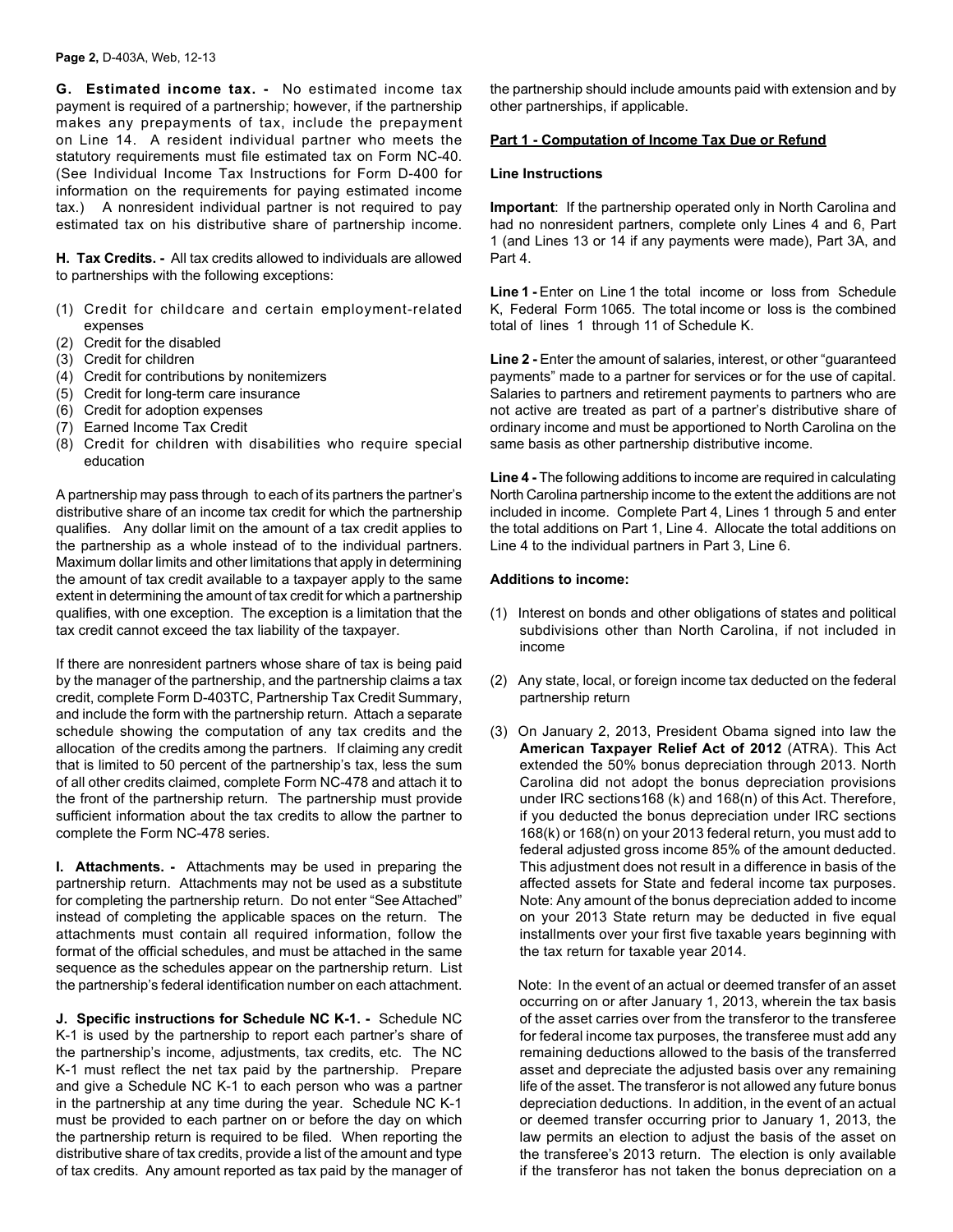prior return and provided the transferor certifies in writing to the transferee that the transferor will not take any remaining bonus depreciation deductions. *(For additional information on bonus depreciation, see N. C. Gen. Stat. 105-134.6A(e) and (f), as well as our website www.dornc.com.)*

(4) Other additions to income

**Line 6 -** The following deductions from income are required in calculating North Carolina partnership income to the extent the deductions are included in income. The total deductions from Part 4, Line 10 should be entered on Part 1, Line 6 and allocated to the individual partners in Part 3, Line 7.

#### **Deductions from income:**

- (1) Interest from obligations of the United States or United States' possessions
- (2) State, local, or foreign income tax refunds included on the federal return
- (3) North Carolina law did not adopt the 50 percent bonus depreciation provisions in IRC section 168(k) for the tax year 2008 or in IRC sections 168(k) or 168(n) for tax years 2009 and 2010. Similarly, North Carolina did not adopt the provisions of the **Small Business Jobs Act of 2010** which extended the 50 percent bonus depreciation through 2011 or the **Tax Relief Act of 2010** which doubled and extended bonus depreciation from 50 percent to 100 percent for qualified property acquired and placed in service after September 8, 2010 and before January 1, 2012. The **Tax Relief Act of 2010** also provides 50% bonus depreciation for qualified property placed in service after December 31, 2011 and before January 1, 2013. Certain long-lived property and transportation property is eligible for 100% expensing if placed in service before January 1, 2013. Because North Carolina did not adopt the bonus depreciation provisions under IRC sections 168(k) and 168(n) of these Acts, an adjustment is required to add to income 85% of the amount deducted. Any amount added to income on the 2008, 2009, 2010, 2011, and 2012 State partnership returns may be deducted in five equal installments beginning with the 2009, 2010, 2011, 2012, and 2013 State partnership returns, respectively. Enter 20 percent of the bonus depreciation added back on the 2008 State partnership return on Part 4, Line 8a, 20 percent of the amount added back on the 2009 State partnership return on Part 4, Line 8b, 20 percent of the amount added back on the 2010 State partnership return on Part 4, Line 8c, 20 percent of the amount added back on the 2011 State partnership return on Part 4, Line 8d, and 20 percent of the amount added back on the 2012 State partnership return on Part 4, Line 8e.

#### (4) Other deductions from income

**Line 8 -** In determining the tax due for nonresident partners, a partnership must apportion to North Carolina the income derived from activities carried on within and outside North Carolina that are not segregated from its other business activities. A partnership's business activities are not segregated if it does not employ a method of accounting that clearly reflects the income or loss of its separate activities. If the partnership's business activities in North Carolina are not segregated from its business activities in other states, enter on Line 8 the income on Line 7 that is to be apportioned to North Carolina. If all of the partnership's business activities are integrated, enter on Line 8 the amount from Line 7.

**Line 9 -** In determining the tax due for nonresident partners, a partnership must allocate to North Carolina the income derived from business activities in North Carolina that are segregated from its other business activities. Income derived from a partnership's business activities outside of North Carolina that are segregated from its other business activities are not includable in determining the tax due for nonresident partners. If the partnership's business activities in North Carolina are segregated from its business activities in other states, enter on Line 9 the income on Line 7 that is solely from the partnership's business activities in North Carolina. If all of the partnership's business activities are solely in North Carolina, enter on Line 9 the amount from Line 7.

**Line 10 -** Complete Parts 2 and 3 to determine the tax for nonresident partners.

**Line 11 -** Enter the total tax credits allocated to nonresident partners.

**Line 12 -** Enter the net tax due for nonresident partners.

**Line 13 -** If Form D-410P was filed to request an extension of time to file the partnership return, enter any tax paid with the extension form.

**Line 14 -** Enter any other prepayments of tax that were made prior to filing this partnership return. If filing an amended return, include on Line 14 any amount paid with the original partnership return.

**Line 15 -** If tax was paid by other partnerships or by S corporations, enter the amount paid. Include with the return a copy of the information furnished by the partnership(s) or S corporation(s) to verify the amount claimed. North Carolina income tax is required to be withheld from the compensation paid to a nonresident partnership or limited liability company for services performed in North Carolina in connection with a performance, an entertainment or athletic event, a speech, or the creation of a film, radio, or television program. In addition to any tax paid by other partnerships or S corporations, include on Line 15 only the portion of tax withheld that is attributable to nonresident partners on whose behalf the managing partner is required to pay the tax. Attach Form NC-1099PS to the front of the return to verify the North Carolina income tax withheld.

**Line 19 -** Total due for nonresident partners. (Add Lines 17 and 18c - The manager of the partnership must pay this amount with the return. The tax may be paid by check or money order payable in U.S. dollars to the North Carolina Department of Revenue. **Important:** The Department will not accept a check, money order, or cashier's check unless it is drawn on a U.S. (domestic) bank and the funds are payable in U.S. dollars.

**Line 20 -** If total payments on Line 16 exceed the net tax due for nonresident partners on Line 12, subtract and enter the amount to be refunded.

## **Part 2 - Apportionment Percentage For Partnerships Having One or More Nonresident Partners and Operating in North Carolina and in One or More Other States**

#### **Method to be Used in Apportioning Partnership Income:**

A partnership with one or more nonresident partners whose business activities in North Carolina are unified and integrated